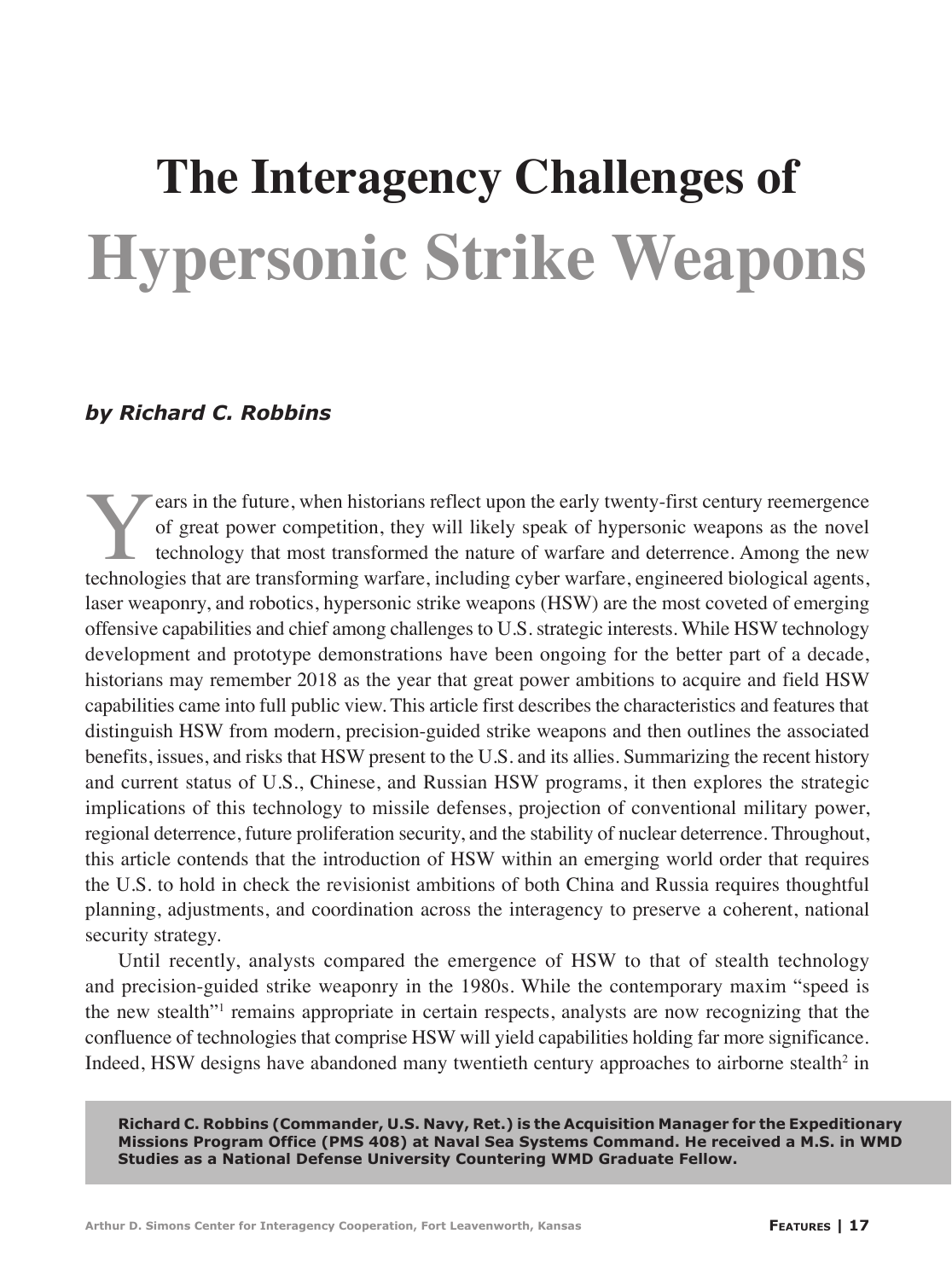exchange for tactical and strategic advantages afforded by operational deception, surprise, and higher probability of kill, benefits not entirely attributable to speed. Most distinctively, unlike the advances in stealth and precision in the 1980s, the performance thresholds crossed by emerging HSW in areas that include speed, maneuverability, and scalable effects have potential to destabilize the deterrence structures that have constrained great power behaviors for over seventy years.

**Employed as conventional weapons, precision-guided HSW can deliver destructive effects with smaller warheads, against hardened targets, and with reduced collateral damage.** 

Employed as conventional weapons, precision-guided HSW can deliver destructive effects with smaller warheads, against hardened targets, and with reduced collateral damage. With foreseeable improvements in targeting precision, future HSW may replace explosive warheads and proximity fusing<sup>3</sup> with warheads that use only the energy imparted by hypersonic impact for destructive effect.4 This more precise use of power with less potential for collateral damage will likely be attractive to states that may then substitute traditional conventional weapons for HSW, lowering the threshold at which states deem use of HSW acceptable. This would, in turn, force states threatened by HSW to a lower their thresholds for exercising pre-emptive options. This influence would be particularly acute in the near term, as states are forced to reevaluate and adjust their underlying doctrines for conventional and nuclear deterrence.

For those states that succeed in acquiring them, HSW will become the weapon-of-choice for high-priority, conventional, precision-guided strike missions against hardened, ephemeral, or otherwise well-defended targets. With Russia's

unveiling of its HSW, the Avangard hypersonic glide vehicle,<sup>5</sup> HSW have already been employed as a tool of strategic influence, blurring lines that previously differentiated conventional deterrence from nuclear deterrence. In future multi-domain operations—from measures short of war to highorder conventional and nuclear conflict—the emergence of HSW will require changes—if not radical transformation—across the Services and Combatant Commands in areas of doctrine, organization, training, materiel, leadership and education, personnel, facilities, and policy.

The urgency facing the U.S. with respect to HSW is a result of the determination that China and Russia continue to demonstrate in pursuit of their own HSW systems. Over the past ten years, the rise of China's economic and military power and the resurrection of Russia's nationalist ambitions and military capabilities have created an unfamiliar multi-polar international system to which the U.S. is only beginning to adapt, having been distracted by its military commitments in the Middle East for nearly two decades. The emergence of HSW in the context of this new political reality will alter conventional and nuclear deterrence in ways that defense analysts have not yet adequately considered—at least not in open-source literature. The U.S. must consider its response to this challenge with all available instruments of national power in mind. Plans to leverage the capabilities and mitigate the threats presented by HSW should not be relegated to the Department of Defense alone. Rather, the implications of HSW to conventional and nuclear deterrence should be assessed across the interagency, in a cooperative approach to build a coherent national security strategy.

### **General Characteristics of Emerging Hypersonic Strike Weapons**

The broad definition of "hypersonic" describes objects capable of traveling at airspeeds equal to or exceeding Mach 5 (approximately 3,836 mph at sea level). Though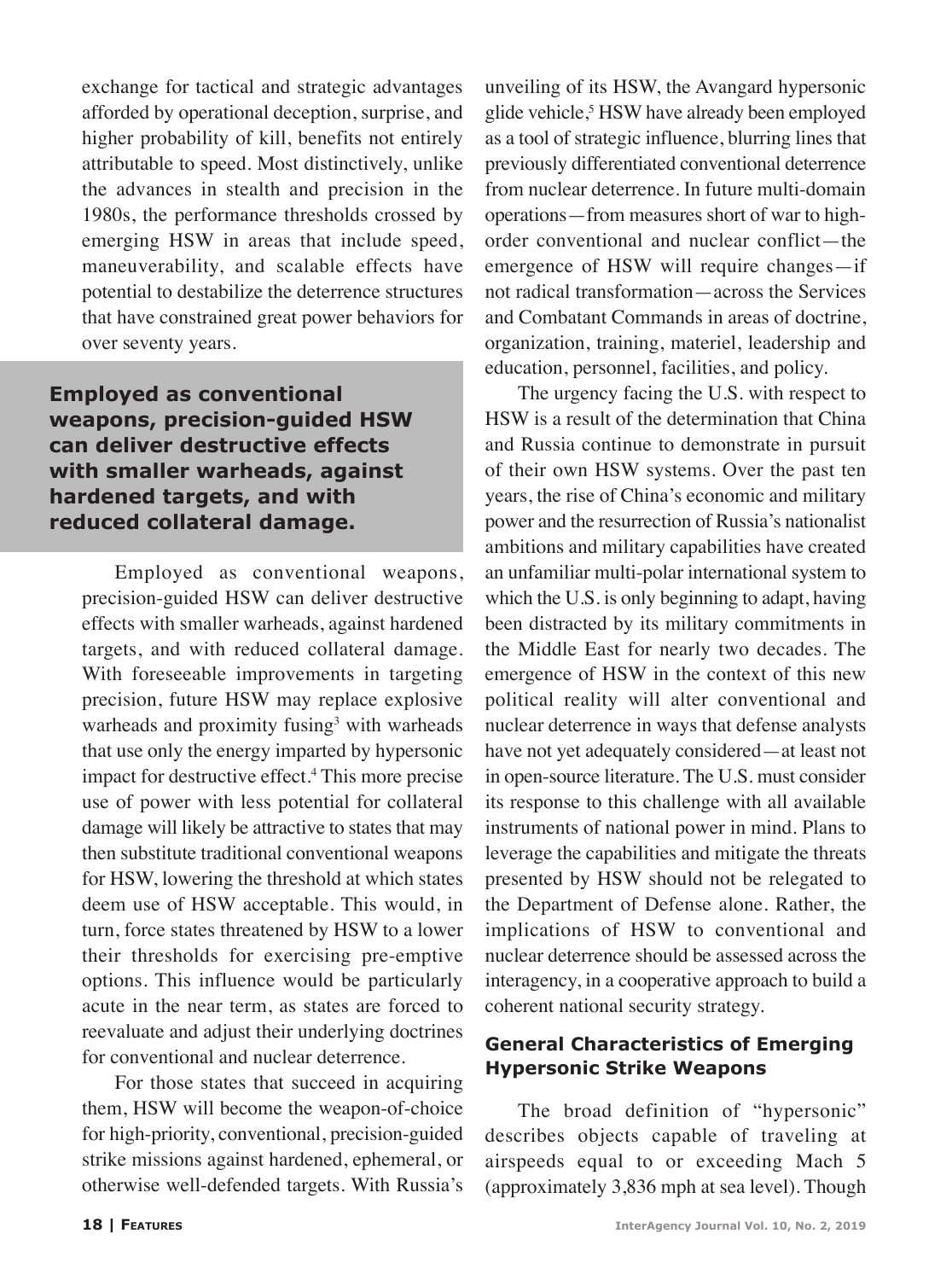speed remains the primary distinguishing feature of emerging HSW, they are further distinguished from earlier maneuvering reentry vehicle (MaRV) systems by three additional features, enhanced maneuverability, unique lethality mechanisms, and advanced thermal management technologies enabling prolonged hypersonic flight. Rapid precision-controlled maneuvering within the hypersonic regime can significantly improve survivability, effectiveness, and mission flexibility of HSW over previous precisionguided strike weapons, particularly if data from onboard or off board sensors are used avoid countermeasures. Unlike ballistic weapons, HSW can conceal their intended targets by maneuvering along an offset or circuitous flight path. HSW also enable unique lethality mechanisms for conventional destructive effects that can be tailored to specific strike missions. Finally, HSW will be capable of surviving the extreme heat loads created by sustained atmospheric friction within the hypersonic regime. Thermal management remains a significant challenge for sustained atmospheric flight above Mach 10 and presents a difficult challenge for the design of reusable hypersonic platforms.6

### **The Benefits and Risks of HSW to U.S. National Security**

The competition between the U.S., China, and Russia to develop, acquire, and deploy HSW is understandable given the advantages these weapons confer, which are numerous and significant. The advantages described below will confer obvious benefits to these three countries in on-going conflicts in the Indo-Pacific, Middle East, and Eastern Europe regions.

First, HSW provide the ability to project power against targets protected by increasingly sophisticated anti-access/area denial systems and doctrines, enabling decapitating surprise attacks against opposition command and control nodes and air defenses.

Second, with the use of high-confidence intelligence, HSW can be used in precision strikes against ephemeral, high-priority targets, including short meetings between terrorist leaders and transfers of weapons of mass destruction or weapons of mass destruction materials that cannot be seized or neutralized by other means.

Third, not only can HSW be used to defeat anti-access/area denial systems, they can also enable and enforce anti-access/area denial. Introduced in 2012, China's DF-21D Anti-Ship Ballistic Missile, $7$  a weapon far less capable than HSW, has already demonstrated the powerful influence that HSW will have on U.S. warships operating in disputed territorial waters.

Fourth, when deployed in sufficient numbers, conventionally-armed HSW could be used to eliminate all fixed-site or otherwise geolocatable nuclear missiles in a pre-emptive firststrike. Liquid-fueled, intercontinental ballistic missiles could be targeted and destroyed by HSW in less time than is required to prepare the intercontinental ballistic missiles for launch.

# **...HSW are likely to become powerful tools for deterrence, both in conventional and nuclear roles...**

Finally, HSW are likely to become powerful tools for deterrence, both in conventional and nuclear roles, as they threaten a credible, proportionate, and debilitating response to acts of aggression.

The U.S. drive to acquire these advantages from HSW began in earnest shortly after the events of September 11, 2001. Russia, which held the lead in many areas of hyper-sonics research before the fall of the Soviet Union, resurrected its hypersonic weapons program in 2009, developing what may become the first operationally-deployed HSW. China has made extensive investments in hyper-sonics research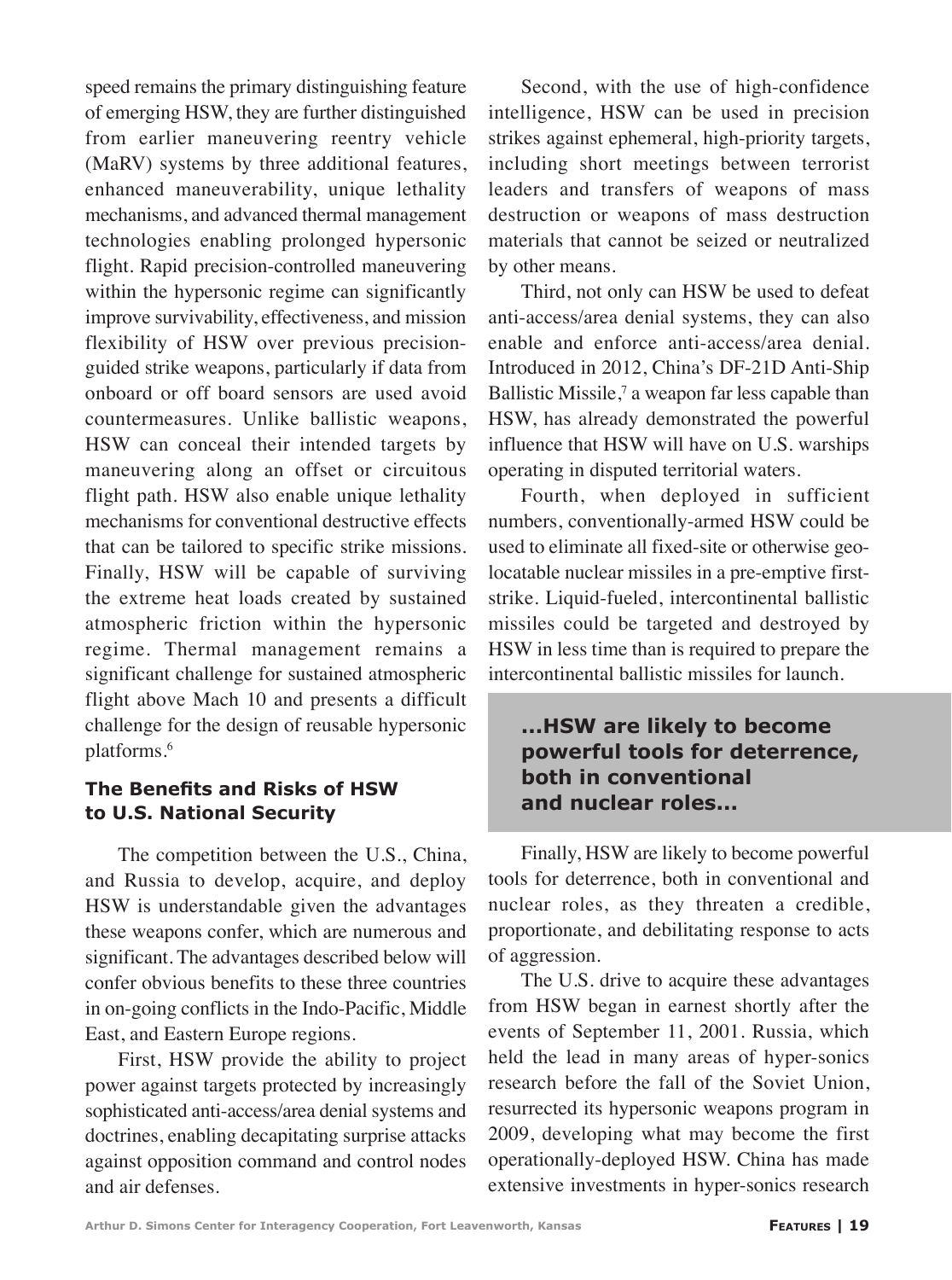and infrastructure over the past decade and has successfully demonstrated its own prototype HSW marked for deployment in 2020. The U.S., which has successfully demonstrated several HSW prototypes, has recently accelerated its HSW development to acquire fieldable prototype HSW systems by the early to mid-2020s.

In addition to the disadvantage from possibly being third in line to operationally deploy HSW, the U.S. is facing even graver long-term challenges. First, both China and Russia are likely to continue to develop and field HSW in numbers that will deny the U.S. its current advantage in global power projection.

**...both China and Russia are likely to continue to develop and field HSW in numbers that will deny the U.S. its current advantage...**

> Second, China and Russia will use HSW to further enhance regional and global influence and to enforce claims of sovereignty over disputed territories.

> Third, the U.S. Ground-Based Midcourse Defense and AEGIS Ballistic Missile Defense systems, designed to engage ballistic missiles outside the atmosphere, are largely irrelevant when up against HSW, which have flight profiles predominantly within the atmosphere (below 100K feet).<sup>8</sup> While the U.S. Ground-Based Midcourse Defense and AEGIS Ballistic Missile Defense systems are not scaled to protect the U.S. from a full-scale, preemptive, ballistic missile attack from China (much less Russia), their ability to preserve U.S. second-strike capability will be diminished.

> Fourth, Russian and Chinese investments in road- and rail-mobile launchers will gain significant advantage over U.S. fixed ICBM silos, which are more vulnerable to preemptive attack. Forward-basing of nuclear-capable

bombers, a measure used to signal resolve during heightened nuclear tensions, will only place those assets at similar risk of preemptive attack by HSW.

Fifth, HSW defenses ("counter-hypersonics") are seriously lagging behind HSW development and may never provide a level of protection similar to ballistic missile defenses. Current space-based sensors and ground-based missile radars cannot detect and track HSW in the manner necessary to support mid-course intercepts, and the U.S. has no missile capable of such intercepts in any stage of development. Counter-hypersonic systems capable of terminal phase intercepts present even greater technical challenges.

Finally, HSW will present a significant threat for proliferation among smaller nations, including Iran and North Korea. Much of the basic research on hyper-sonics-related technologies is open-source, and while the entry barriers to more advanced hypersonic technology development remain high, over a dozen other states besides the U.S., Russia, and China have active HSW programs.<sup>9</sup>

In future confrontations between the U.S. and China and/or Russia and with smaller states, these challenges will limit U.S. options, complicate crisis management, and raise the risk of inadvertent, rapid, and uncontrollable escalation in nuclear brinkmanship scenarios.

### **Comparison of Hypersonic Strike Weapons**

Understanding the benefits, issues, and risks of HSW and how they may evolve requires a fundamental understanding of the features and capabilities of the current HSW lines of development. The full potential of HSW will not be realized with the first operational systems or in only one line of development. Separate approaches to HSW design will introduce different offensive capabilities for different missions. These separate lines of development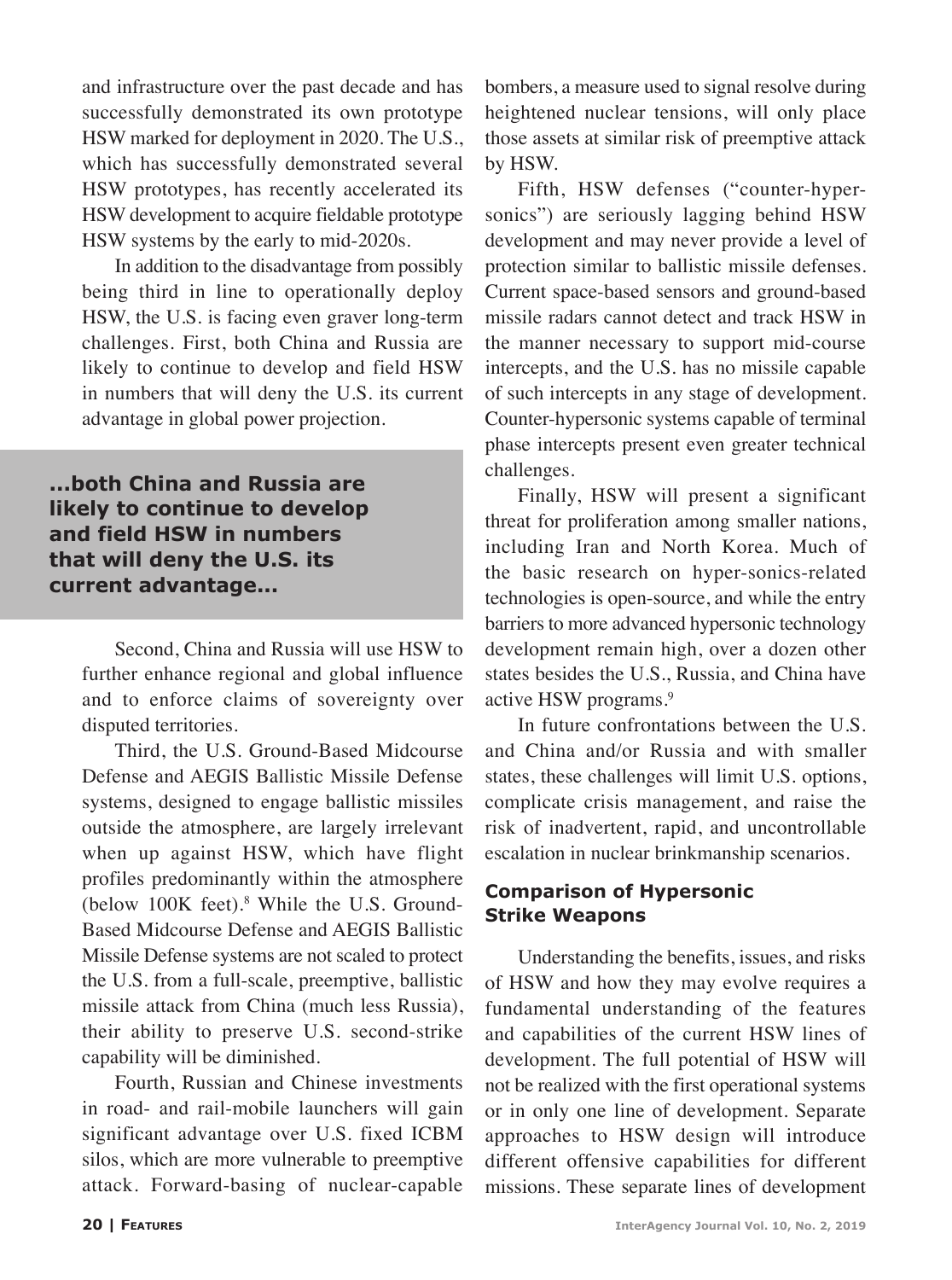

**Figure 1: Comparison of Hypersonic Strike Weapon Flight Profiles/Fly-out Times**

will also complicate the development of counteroffensive capabilities, as the approach required to counter one system may be very different from the approach required to counter another.

Emerging HSW systems are divided into two primary categories—hypersonic boost-glide weapons and air-breathing hypersonic cruise missiles. MaRVs, deployed for over 40 years, are hypersonic (traveling at a rate of over five times the speed of sound) for smaller portions of their flight profile, but current convention applies the term "hypersonic" only to systems that remain endoatmospheric (within the atmosphere/below 100k feet) and aerodynamically maneuverable for greater than 50 percent of their flight profile. Long-range ballistic missiles typically spend most of their flight profile outside of the atmosphere where aerodynamic maneuvering is impossible. Russia's air-launched Kh-47M2 Kinzhal "hypersonic" missile and other depressed trajectory ballistic missiles stretch this

definition by offering very limited aerodynamic maneuverability.

#### **Hypersonic Boost-Glide Weapons Programs: The United States vs. China and Russia**

Hypersonic boost-glide weapons use rocket propulsion to achieve a boost-phase ballistic trajectory that is much steeper than typical ballistic missile trajectories, achieving an apogee well above the Kármán line (100k feet above sea level). During the hypersonic boost-glide weapon's decent from apogee, it accelerates back into the Earth's atmosphere, where it uses aerodynamic lift to level-out and ascend to a hypersonic glide profile below the Kármán line. From there, the hypersonic boost-glide weapon skips across the upper atmosphere en route to its target. By remaining aerodynamically maneuverable over most of their flight profiles, hypersonic boost-glide weapons can fly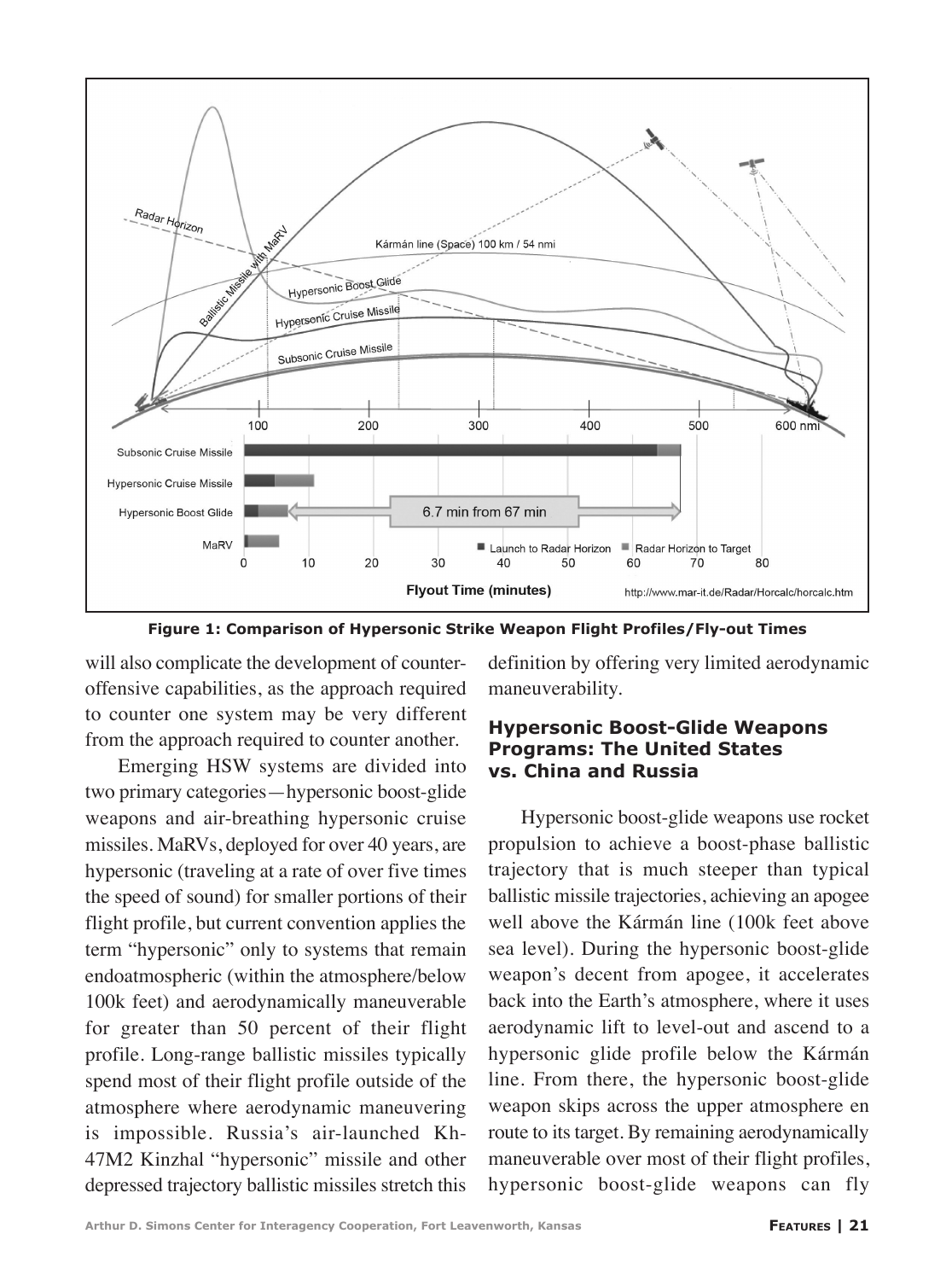circuitous routes to their targets, perhaps to avoid a neutral country's airspace, to avoid a known threat, or to remain ambiguous concerning its intended target.

# **The U.S. Air Force has funded two hypersonic boost-glide weapon prototype development efforts in the Department of Defense Fiscal Year 2019 budget...**

The U.S. Air Force has funded two hypersonic boost-glide weapon prototype development efforts in the Department of Defense Fiscal Year 2019 budget—the Hypersonic Conventional Strike Weapon and the AGM-183 Air-Launched Rapid Response Weapon. According to an Air Force press release, the Hypersonic Conventional Strike Weapon and Air-Launched Rapid Response Weapon will each provide "unique capabilities for the warfighter, and each has different technical approaches."10 The Air Force has thus far not offered details differentiating these two technical approaches but intends to advance one or both prototypes to operational capability in 2021. This pace of development is only made possible by rapid prototyping provisions in Section 804 of the  $FY16$  National Defense Authorization Act<sup>11</sup> and similar provisions in the FY17 and FY18 National Defense Authorization Acts.12

Both China and Russia have hypersonic boost-glide weapon programs that match or exceed the U.S. in progress in certain technology areas. China's primary developmental hypersonic boost-glide weapon program, the DF-17, is anticipated to deliver a weapon that will eclipse the performance of its DF-21D to become the most significant anti-access/area denial threat to U.S. forward-deployed forces in the Indo-Pacific Theater. Flight tests, which have been ongoing since 2014, suggest that the DF-17 could match or exceed the technical maturity of U.S. hypersonic boost-glide weapon prototypes demonstrated to date. China has tested the DF-17 prototype from a variety of solid and liquid-fueled medium and intermediate-range missiles, suggesting that it may be used in both conventional and nuclear deterrence.<sup>13</sup>

Russia also continues to make active progress toward operationalization. In his annual state of the nation speech on March 1, 2018, Vladimir Putin unveiled the Russian Avangard hypersonic boost-glide weapon, along with a video animation depicting an Avangard-delivered nuclear strike against the U.S. Tested with apparent success on December 26, 2018, Russia claims that the Avangard will be operational in 2019. In an article published in the March 2018 edition of *The National Interest*, defense reporter Dave Majumdar cites a Russian source claiming that the Avangard will carry "a single massive thermonuclear warhead with a yield exceeding two megatons [to provide] an assured retaliatory second-strike capability designed to bypass missile defenses."14 Interestingly, unlike China and the U.S., Russia has made strategic nuclear deterrence its initial priority for HSW employment. Both Russia and China justify their pursuit of HSW as necessary to restore the strategic balance upset by the increasingly capable U.S. ballistic missile defenses. The U.S., however, maintains that its Ground-Based Midcourse Defense and AEGIS Ballistic Missile Defense systems will be deployed only in numbers necessary to protect the itself and its allies against ballistic missile threats from Iran and North Korea.15

## **Hypersonic Cruise Missile Programs: The United States vs. China and Russia**

Hypersonic cruise missiles use a rocket booster to initially accelerate to near-hypersonic speeds where supersonic combustion ramjets (scramjets), which can operate only in the hypersonic regime, then provide thrust for the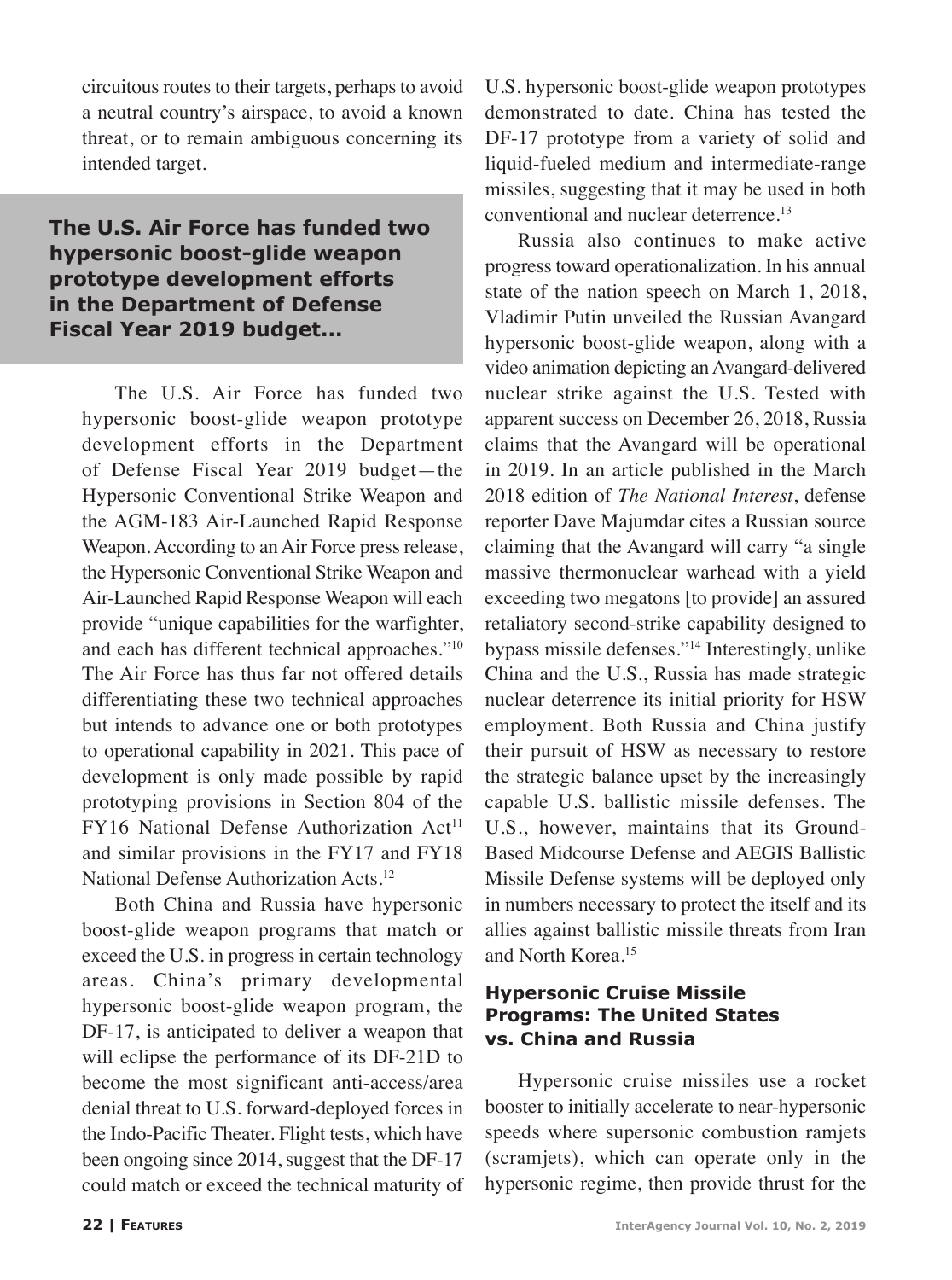balance of its flight profile. A scramjet engine uses atmospheric oxygen for combustion, achieving greater "thrust-to-weight" than a rocket that must carry both fuel and oxidizer. This continuous thrust at greater thrust-to-weight ratios provides the hypersonic cruise missile with greater mid-course maneuverability and potentially greater survivability against future counter-hypersonic defenses. Additionally, a hypersonic cruise missile with comparable range to a hypersonic boost-glide weapon could be sized smaller or carry a larger payload.

The intense heat created by atmospheric friction at lower altitudes is likely to restrict hypersonic cruise missiles to mid-course altitudes above 60,000 feet—lower than hypersonic boost-glide weapon but higher than manned aircraft. In 2014, the Air Force Science Advisory Board assessed hypersonic cruise missiles as having less developmental risk than the hypersonic boost-glide weapon, a surprising assessment considering that scramjetpowered flight with hydrocarbon fuels had been successfully demonstrated once and then only for 210 seconds. Today, the U.S. Air Force and Defense Advanced Research Projects Agency is pursuing a hypersonic cruise missile concept demonstration, the Hypersonic Air-Breathing Weapon Concept, with contracts awarded in 2016. Hypersonic Air-Breathing Weapon Concept is not funded to produce an operational prototype, such as the Hypersonic Conventional Strike Weapon and Air-Launched Rapid Response Weapon, leaving little doubt that a hypersonic boost-glide weapon will be the first U.S. HSW to reach operational capability. Both China and Russia also have hypersonic cruise missile programs in unknown stages of development.

#### **Challenges to Missle Defense**

The U.S. is currently ill-equipped to defend itself against HSW. Existing missile defense systems are not yet up to the task. HSW compress the time available for considering defensive or counter-offensive responses and will leverage improved airspeed, maneuverability, and abbreviated fly-out times and novel approaches to stealth to defeat or seriously compromise the effectiveness of current missile defenses. The challenges facing counter-hyper-sonics (compared to ballistic missile defenses) includes greater limitations on effective intercept geometries requiring additional interceptor placements to maintain the same area of protective coverage. Using only ground-based sensors for detection, the time available to deploy mid-course interceptors and other countermeasures is drastically reduced. Moreover, intercepting HSW in their terminal phase present a formidable challenge, according to Dr. Michael D. Griffin, the U.S. Under Secretary of Defense for Research and Engineering. The aerodynamic advantage of HSW in the lower atmosphere presents "a very hard intercept problem. . ." for closer-in existing missile defenses such as the Terminal High Altitude Area Defense and PATRIOT Advanced Capability-3 (PAC-3) systems.<sup>16</sup>

# **The U.S. is currently ill-equipped to defend itself against HSW.**

Figure 1 (page 21), a Comparison of HSW Flight Profiles, depicts a scenario similar to a People's Liberation Army Rocket Force mediumrange HSW launched from inland China against a U.S. carrier battle group 600 nautical miles (nm) away. From 600 nm, a hypersonic boostglide weapon would take less than seven minutes to reach its target compared to 67 minutes for a subsonic cruise missile. A successful defense against HSW requires early detection, followed by rapid analysis, decision, and response. Even with satellite detection at launch, the compressed timeline for considering a tactical response could drive states threatened by HSW to adopt automated or preemptive responses that include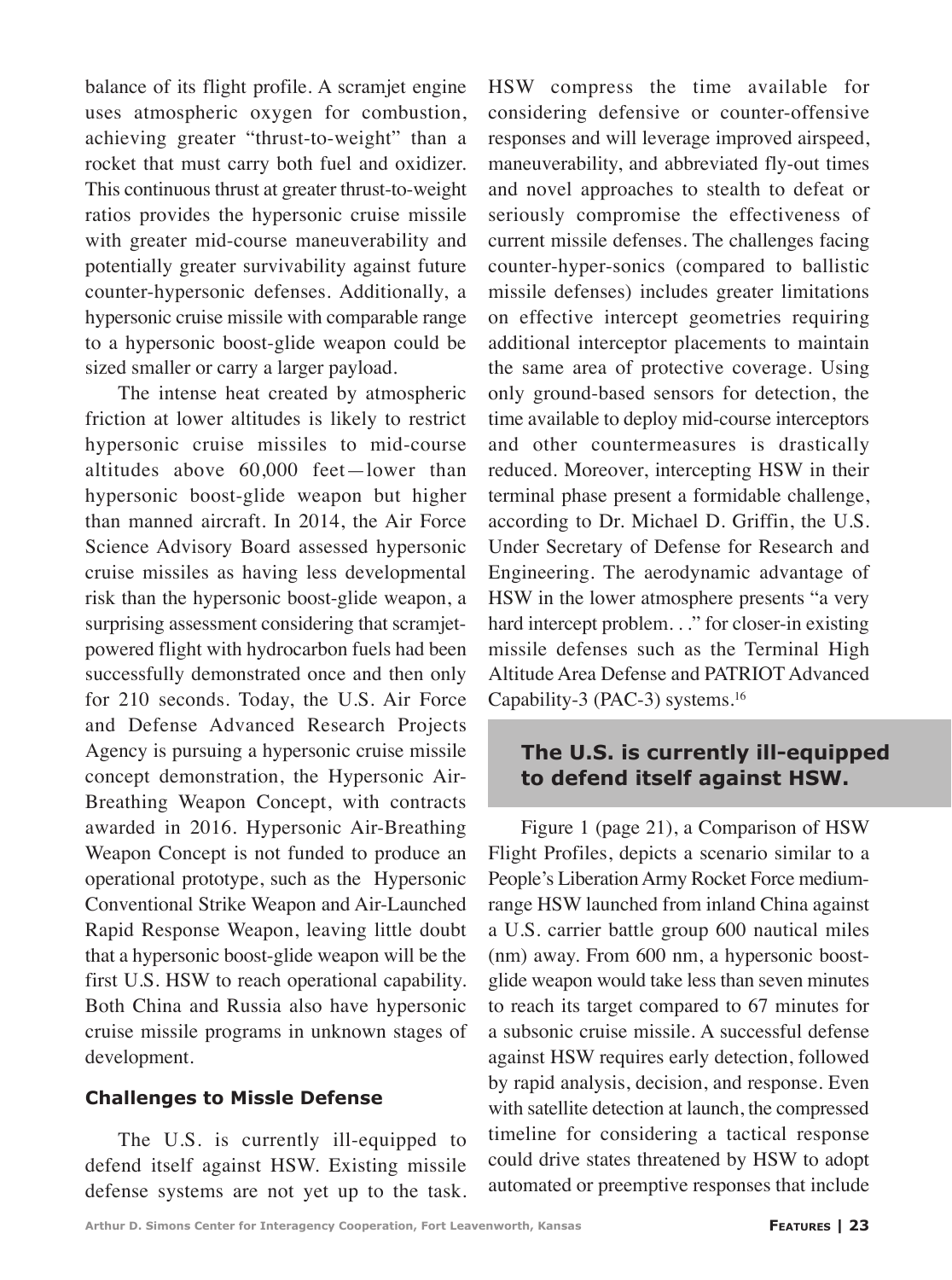launch-on-warning. For states with access to space-based intelligence, these automated responses will drive a requirement for tactical exploitation of raw intelligence data.<sup>17</sup> These capabilities, which are necessarily provided by space and cyber assets and capabilities, will require similarly capable defenses within the space and cyber warfighting domains.

Air Force General John Hyten, U.S. Strategic Command, openly admits that the U. S. is not prepared to defeat its adversaries' hypersonic missile technologies, referring on multiple occasions to difficulties with satellite detection and tracking.18 The Missile Defense Agency understands these capability gaps and has proposed an enhanced system architecture to address these shortfalls. On March 6, 2018, Lieutenant General Samuel Greaves, director of the Missile Defense Agency, argued that the U.S. must act "to move the [enhanced] sensor architecture to space and use that advantage of space in coordination with our ground assets to relieve the gaps." Greaves further argued that the necessary leaps in technology are available and must be fielded in the next six to seven years.<sup>19</sup>

**U.S. engagement with the challenges and threats posed by HSW has been unsteady, largely driven by fear of escalation and shifting priorities.**

#### **The Political Context of U.S. HSW Development**

U.S. engagement with the challenges and threats posed by HSW has been unsteady, largely driven by fear of escalation and shifting priorities. The impetus behind the current U.S. HSW development effort originated with the George W. Bush Administration's 2001 Nuclear Posture Review. The 2001 Nuclear Posture Review first proposed using long-range, nonnuclear weapons systems as part of a "New Triad," combining precision conventional weapons with strategic nuclear forces under a new category of "offensive strike" weapons.20 The intent was to reduce the role of nuclear weapons in U.S. security strategy, as afforded by the perceived dissolution of the Cold War nuclear stand-off with Russia, while preparing to answer the new and greater threat of nuclear terrorism by nonstate actors. In 2003, the Department of Defense established a new mission, conventional prompt global strike, to answer this objective. As proposed, conventional prompt global strike would use intercontinental ballistic missiles and submarine-launched ballistic missiles as "highprecision conventional weapons capable of striking a target anywhere in the world within one hour."21 By 2008, however, Congress had cut-off funding for the Conventional Trident Modification, a submarine-launched ballistic missile instantiation of conventional prompt global strike, over concerns with nuclear ambiguity, i.e., the possibility that conventionally-armed ballistic missiles could be mistaken for nuclear missiles resulting in inadvertent nuclear escalation. At that point, HSW, previously only seen as an emerging solution for countering increasingly sophisticated anti-access/area denial systems, became linked to U.S. efforts to reduce the number and general dependence on nuclear weapons.<sup>22</sup> By 2012, the conventional prompt global strike technology focus had shifted from hypersonic weapons launched on intercontinental ballistic missiles to smaller, regionally-deployed, airand submarine-launched HSW. HSW research accelerated during the Obama administration as the U.S. began to recognize the full extent of the emerging threat posed by China's and Russia's HSW programs to U.S. national security interests.

President Trump's 2018 Nuclear Posture Review marked a shift from that of the two previous administrations by re-establishing nuclear deterrence as first among U.S. nuclear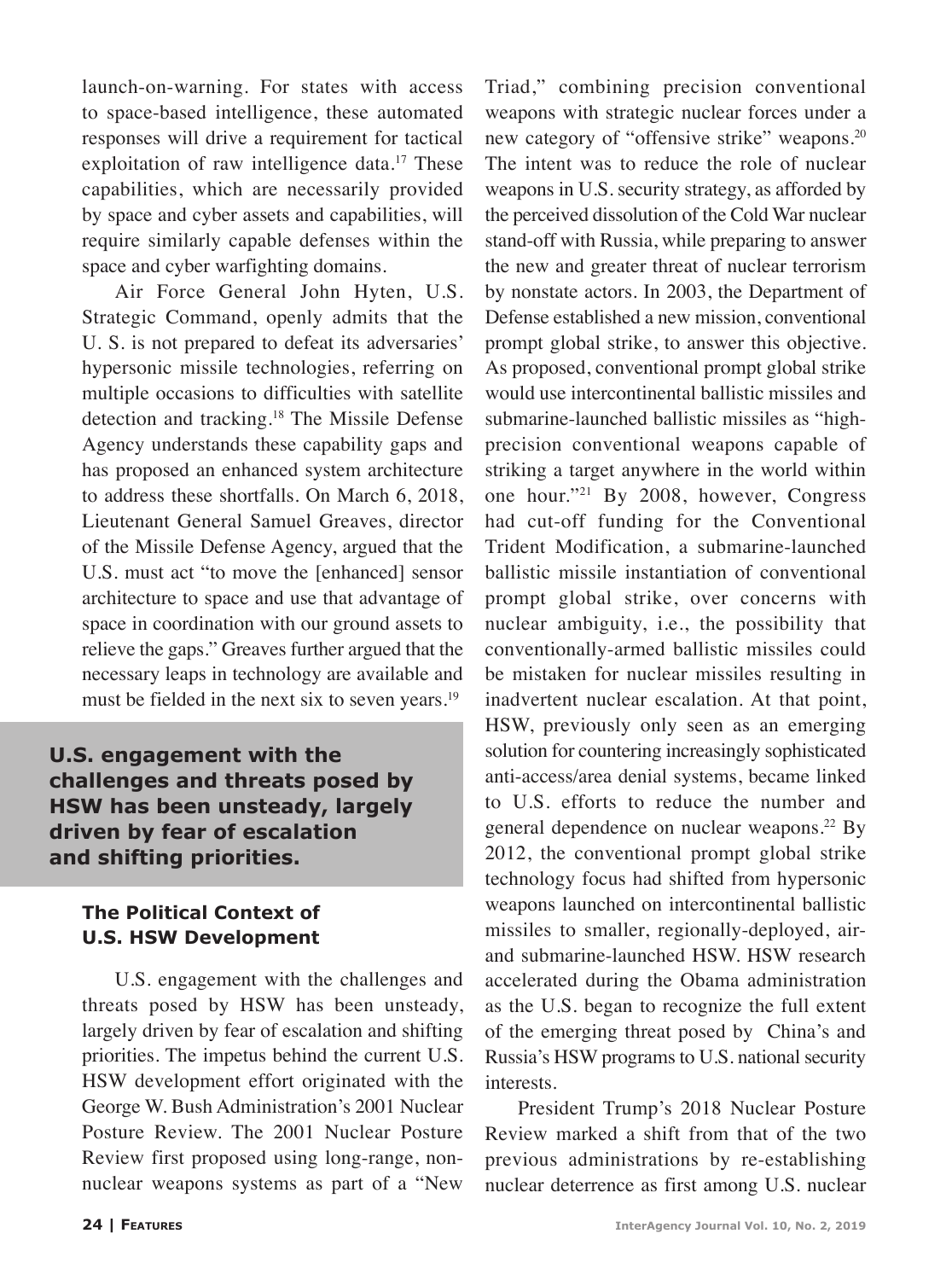posture priorities. The Trump administration deemed this reprioritization of nuclear deterrence as necessary to answer "the rapid deterioration of the threat environment since the 2010 [Nuclear Posture Review]" due to deteriorating great power relationships.<sup>23</sup> To this end, the 2018 Nuclear Posture Review proposes two new nuclear weapons programs: a submarinelaunched ballistic missile with a single lowyield nuclear payload, to be fielded near-term and a nuclear sea-launched cruise missile for the longer-term. Critics decried both proposed systems for showing insufficient concern for the dangers posed by nuclear ambiguity,<sup>24</sup> the same objection that constrained conventional prompt global-strike development over the previous two presidential administrations.

General Hyten attempted to respond to these ambiguity concerns in a Nuclear Posture Review Policy Seminar held at National Defense University on February 16, 2018, explaining that the low-yield, nuclear, submarine-launched ballistic missile is proposed primarily to deter use of similar low-yield nuclear weapons on the battlefield. Their employment, he explained, would only occur after nuclear deterrence has failed, i.e., when the opponent had chosen to breach the nuclear threshold with a low-yield tactical nuclear weapon. At that point, the only ambiguity facing the opponent would be whether the U.S. has launched a submarinelaunched, ballistic missile carrying a single, low-yield nuclear weapon or a submarinelaunched ballistic missile carrying a full multiple independently targetable reentry vehicle (MIRV) payload of standard nuclear warheads.

In this comment, General Hyten highlighted a fundamental tension between requirements for deterrence and concerns with warhead ambiguity: for deterrence to function, the threat of the consequences that will follow the undesired act or behavior must be sufficiently credible and severe to convince the opponent not to act. A U.S. threat to launch a full-scale nuclear response against Russia's or China's limited use of precision, low-yield, and electromagnetic pulse nuclear weapons is not as credible as a threat of a proportionate U.S. response with similarly devastating counter-force weapons. Should the opponent choose to accept the risk of limited nuclear escalation and the U.S. responds as threatened, the ambiguity facing the opponent concerns whether the U.S. submarine-launched, ballistic missile response is indeed proportionate (the first salvo of a preemptive strike against all targetable nuclear weapons) or the first salvo of a full-scale nuclear war. If the opponent believes the U.S. remains a rational actor and is confident in its own ability to respond with a devastating nuclear counterstrike, its own rational choice is to either preserve its option to continuing along a path of controlled escalation, revert to conventional warfare, or capitulate and retreat with limited losses.

**...for deterrence to function, the threat of the consequences that will follow the undesired act or behavior must be sufficiently credible and severe to convince the opponent not to act.**

The ambiguity-risks inherent to HSW use in conventional strike missions pose a greater challenge than those from HSW use in a nuclear one. Unlike the low-yield, nuclear-submarinelaunched ballistic missile and future, low-yield, nuclear sea-launched cruise missile, the U. S. will be less constrained in using conventional HSW weapons. These weapons could be used to preempt an opponent's decision to employ nuclear missiles if positioned such that fly-out times are less than the time required to prepare a ballistic missile for launch (and where this rapid response is advantageous). Conventional HSW, employed in sufficient numbers to counter an opponent's nuclear weapons, pose a very credible preemptive threat. HSW pose a powerful deterrent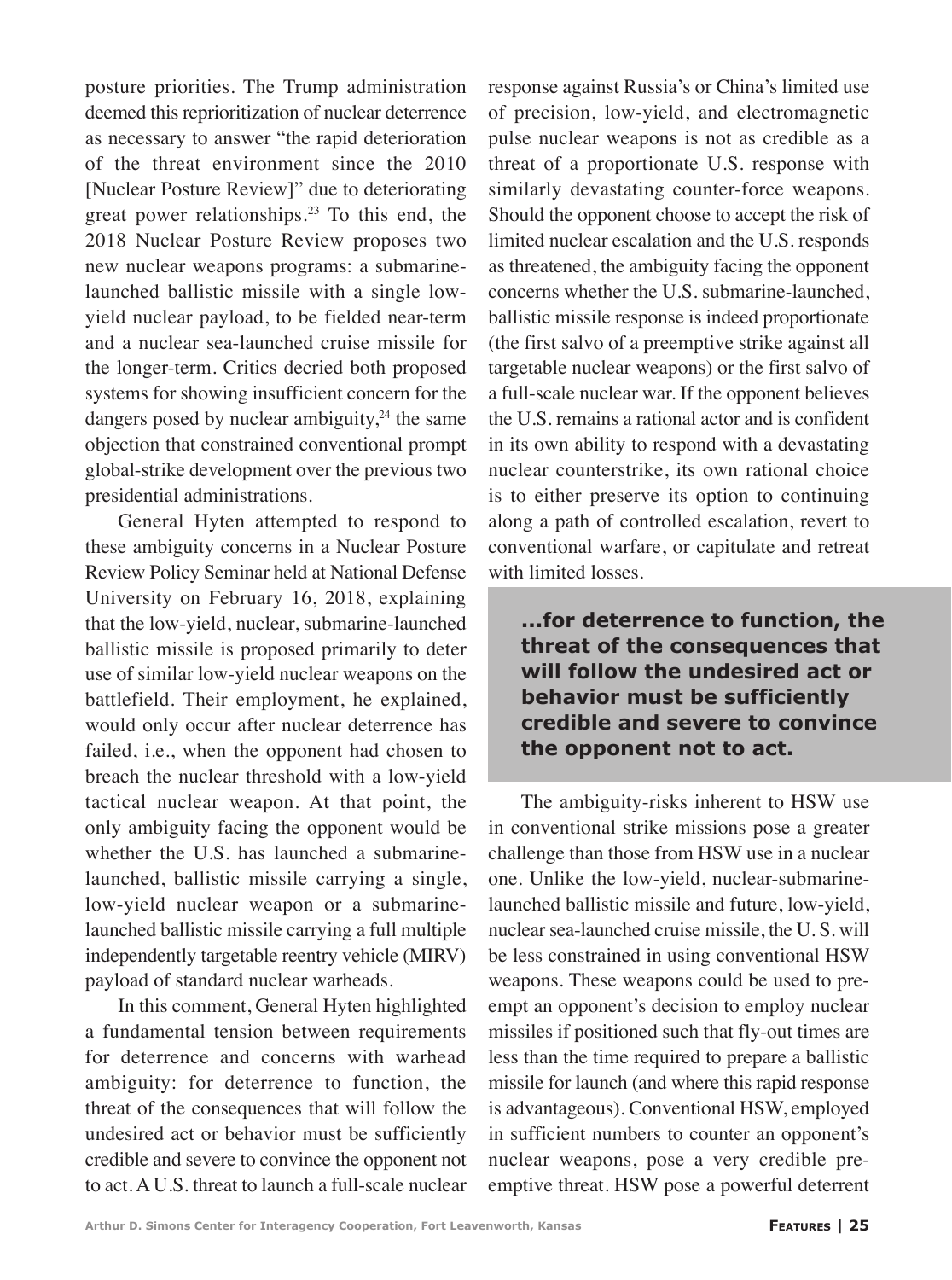against states with less confidence in their ability to preserve a second-strike capability, but this is accompanied by greater instability due to ambiguity-risk in actual HSW employment. On first indication of an HSW launch, an opponent possessing nuclear missiles may believe that it is facing a use-or-lose decision and choose to use their HSW rather than risk being struck. From the beginning of the conventional prompt global strike initiative, the U.S. has resolved to find ways to reduce or eliminate these ambiguities. China, on the other hand, purposefully shrouds its plans for HSW employment in nuclear ambiguity. In political standoffs involving deterrence and brinkmanship, this willingness to impose ambiguity-risks that the U.S. is unwilling to similarly impose confers an initial advantage.

**The interagency must remain dedicated to accurately discerning the doctrines, beliefs, and intent of U.S. adversaries concerning HSW...**

The Department of Defense should not, by itself, be required to mitigate ambiguityrisks inherent to HSW when dealing with adversaries that are willing to accept such risks. The interagency must remain dedicated to accurately discerning the doctrines, beliefs, and intent of U.S. adversaries concerning HSW and to promote and maintain clear and open communications with all states that are capable of misinterpreting U.S. intent with potentially disastrous consequences.

#### **Toward a Balanced Perspective**

To date, few assessments of the future of hyper-sonics have attempted to provide a comprehensive and balanced perspective of the threats and opportunities that HSW pose for the U.S. and other nations. In a recent *Foreign Affairs* article, "The Eroding Balance of Terror: The Decline of Deterrence," Andrew

Krepinevich sounds an alarm from a broader perspective, describing the technological and geopolitical challenges that threaten the ability of the U.S. to deter rising aggression from both China and Russia. While addressing this broad array of issues, Krepinevich touches upon the challenges to deterrence presented by new technologies across multiple warfare domains. While offering few recommendations, he argues that policymakers must rethink their deterrence strategies to account for how China and Russia assess their strategic balance against U.S. capabilities and how they might formulate a cost-benefit models for weighing potential acts of aggression.<sup>25</sup>

While Krepinevich's is a helpful recommendation, it does not speak directly to the full array of tactical tradeoffs in the use of HSW. Beyond the effects of HSW on the deterrence dynamics between the U.S., China, and Russia, there are few assessments of strategic challenges when HSW begin to proliferate among the major powers. A forward-looking study by RAND titled "Hypersonic Missile Nonproliferation" released in September 201726 may be the only notable exception.

#### **Conclusion**

Given the extraordinary strategic advantages conferred by HSW, any failure by the U.S. to match or exceed the emerging HSW capabilities of China and Russia would risk effectively ending U.S. advantage in regional power projection and capitulate to China and Russia's revisionist ambitions. The introduction of counter-hypersonics capabilities lags behind the introduction of HSW by many years and is likely to remain behind. Moreover, incremental improvements to HSW capabilities could render counterhyper-sonics impractical or unaffordable for the foreseeable future. The shift in the offensedefense balance brought about by the emergence of HSW highlights the critical importance of effective deterrence at a time when U.S. ability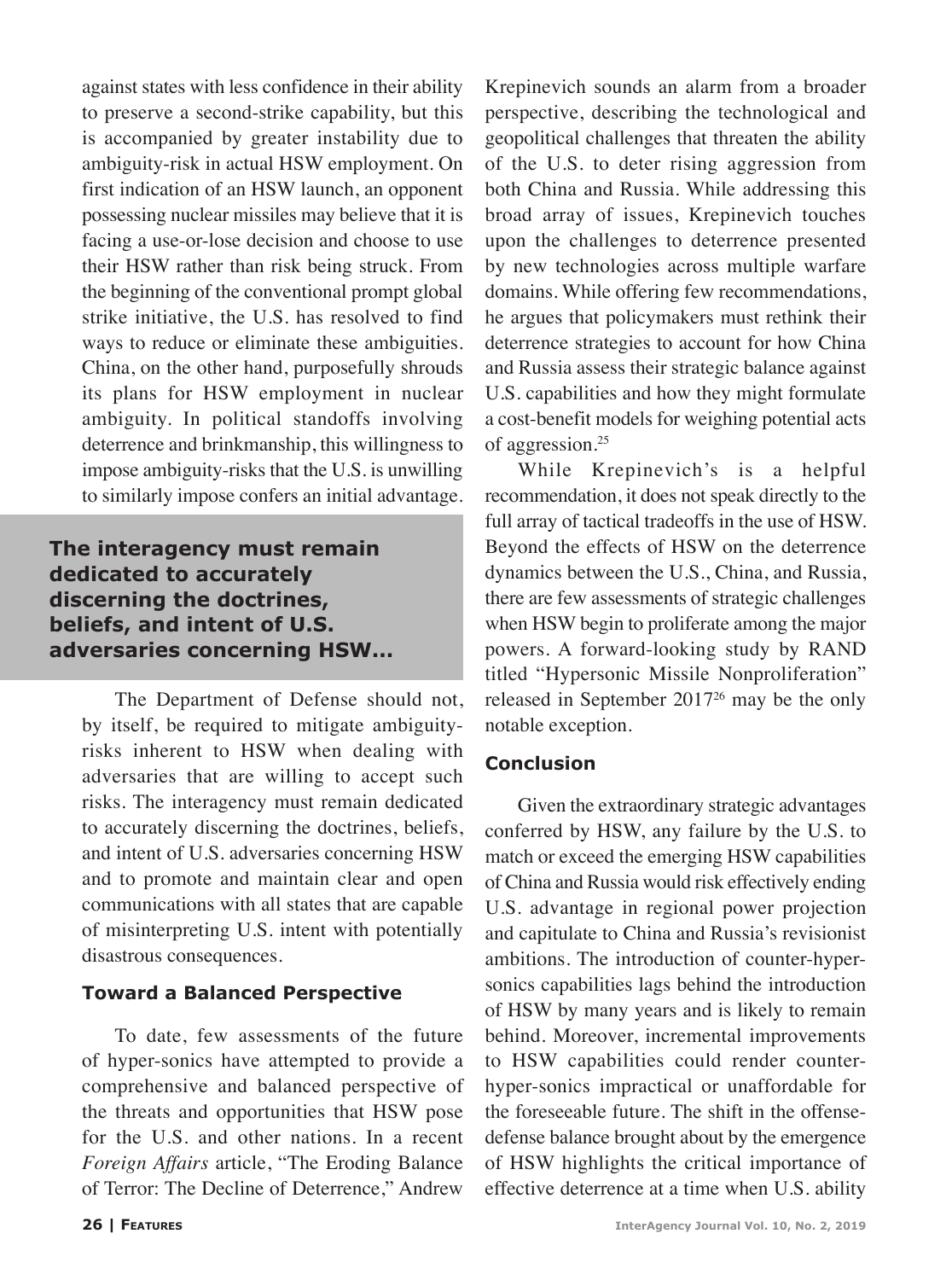to deter its great power rivals appears to be in jeopardy. The battle to restore U.S. deterrence must be fought across all warfighting domains using all instruments of national power within a coherent national security strategy implemented across the interagency. This strategy must efficiently apply resources to create a deterrent-threat that is tailored to the adversary's belief system and decision process, particularly those beliefs and decisions that could escalate to nuclear confrontation. *IAJ*

*The views expressed in this article are those of the authors and are not an official policy or position of the National Defense University, the Department of Defense or the U.S. government.*

### **NOTES**

1 "Hypersonic Missiles: Speed is the New Stealth," *The Economist*, June 1, 2013, https://www. economist.com/technology-quarterly/2013/06/01/speed-is-the-new-stealth, accessed on February 7, 2019.

2 These include aerodynamic designs to suppress infrared signatures and structures and materials to suppress radar returns, which are often incompatible with requirements for operating in the hypersonic regime. The first HSW will likely have large and recognizable IR signatures in all phases of flight. Plasma fields surrounding HSW will likely amplify radar returns in lower frequencies but may be used to attenuate returns in higher frequencies, which are common to targeting radars. Russia has been pursuing plasma as an active stealth technology for over 20 years. Larkins Dsouza, "Plasma Stealth," *Defence Aviation*, March 1, 2008, https://www.defenceaviation.com/2008/03/plasma-stealth.html, accessed on February 7, 2019.

3 A proximity fuse is an electronic detonator that causes the warhead to explode within a preset distance of its target.

4 Daniel C. Sproull, "Kinetic Energy Weapons: The Beginning of an Interagency Challenge," *InterAgency Journal,* Vol. 8, No. 2, 2017, pp. 62–68.

5 Vladimir Putin, "Presidential Address to the Federal Assembly," Kremlin, March 1, 2018, http:// en.kremlin.ru/events/president/news/by-date/01.03.2018, accessed on March 2, 2018.

6 Ian Boyd and Robert D. Braun, "United States Air Force Scientific Advisory Board Report on Technology Readiness for Hypersonic Vehicles SAB-TR-14-01," Technology Readiness Assessment, 2014, United States Air Force Science Advisory Board, Washington, D.C., p. 56.

7 Andrew S. Erickson, "Chinese Anti-Ship Ballistic Missile (ASBM) Development: Drivers, Trajectories and Strategic Implications," The Jamestown Foundation, Washington, D.C., May 2013, http://www.andrewerickson.com/wp-content/uploads/2018/03/Chinese-Anti-Ship-Ballistic-Missile-Development\_Book\_Jamestown\_2013.pdf, accessed on January 18, 2019.

8 A new approach is required to achieve a midcourse intercept of HSW. The Defense Advanced Research Program Agency began soliciting proposals for Glide Breaker, a prototype demonstrator for intercepting hypersonic glide vehicles, on November 6, 2018.

9 Russia is developing a hypersonic cruise missile, the BrahMos II, in cooperation with India. The United States and Australia are cooperatively developing a hypersonic glide vehicle under the Hypersonic International Flight Research Experimentation (HiFIRE) program.

10 Secretary of the Air Force Public Affairs, "Air Force Awards Hypersonic Weapon Contract," U.S. Air Force, August 13, 2018, https://www.af.mil/News/Article-Display/Article/1600963 /air-force-awardshypersonic-weapon-contract, accessed on February 7, 2019.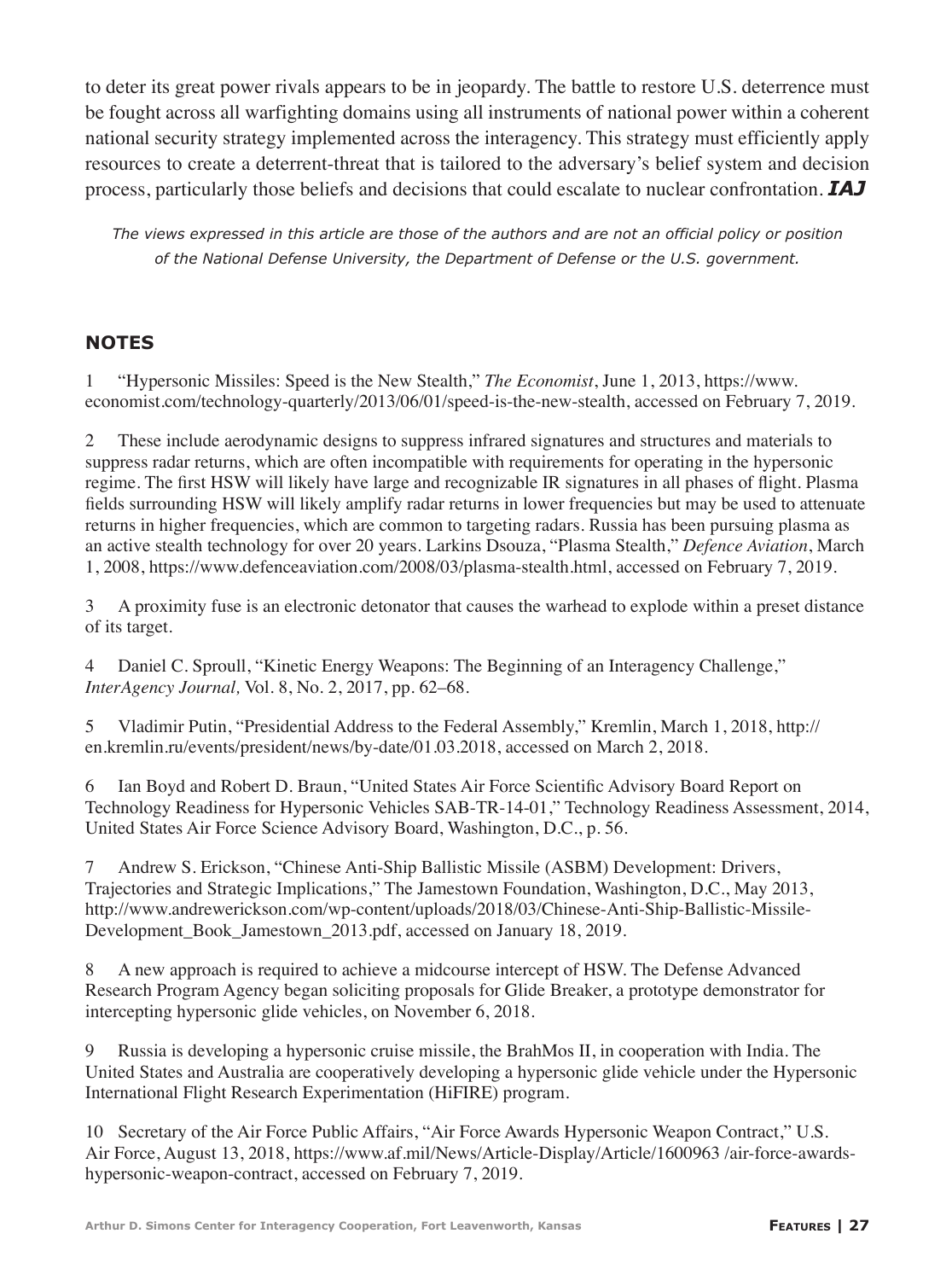11 Act of Nov. 25, 2015, Pub. L. No. 114-92, 129 Stat. 726, "National Defense Authorization Act for Fiscal Year 2016," https://www.congress.gov/114/plaws/publ92/PLAW-114publ92.pdf, accessed on February 7, 2019.

12 Act of Dec. 23, 2016, Pub. L. No. 114-328, 130 Stat. 2000, "National Defense Authorization Act for Fiscal Year 2017," https://www.congress.gov/114/plaws/publ328/PLAW-114publ328.pdf, accessed on February 7, 2019; Act of Dec. 12, 2017, Pub. L. No. 115-91, 131 Stat. 1283, "National Defense Authorization Act for Fiscal Year 2018," Congress.gov, https://www.congress.gov/bill/115th-congress/ house-bill/2018, accessed on February 7, 2019.

13 Erika Solem and Karen Montague, "Updated–Chinese Hypersonic Weapons Development," *China Brief*, Vol. 16, Issue 7, April 21, 2016, https://jamestown.org/program/updated-chinese-hypersonicweapons-development, accessed September 15, 2017.

14 Dave Majumdar, "We Now Know How Russia's New Avangard Hypersonic Boost-Glide Weapon Will Launch," *The National Interest*, March 20, 2018, http://nationalinterest.org /blog/the-buzz/we-now-knowhow-russias-new-avangard-hypersonic-boost-glide-25003, accessed on March 21, 2018.

15 Office of Secretary of Defense, 2019, "Missile Defense Review," Media.Defense.gov, January 17, 2019, https://media.defense.gov/2019/Jan/17/2002080666/-1/-1/1/2019-MISSILE-DEFENSE-REVIEW. PDF, accessed on February 7, 2019, p. 13.

16 John A. Tirpak, "The Great Hypersonic Race," *Air Force Magazine*, August 2018, http://www. airforcemag.com/MagazineArchive/Pages/2018/August%202018/The-Great-Hypersonic-Race.aspx, accessed on October 10, 2018.

17 John Pike, "TENCAP [SIGINT & IMINT]–1991 Desert Storm Snapshot," April 14, 2016, https:// www.globalsecurity.org/space/systems/tencap.htm#programs, accessed on October 21, 2017.

18 Oriana Pawlyk, "STRATCOM Chief Worries Amid Claims of 'Unstoppable' Russian Missile," Military.com, March 20, 2018, https://www.military.com/daily-news/2018/03/20/stratcom-chief-worriesamid-claims-unstoppable-russian-missile.html, accessed on March 21, 2018.

19 Oriana Pawlyk, "Missile Defense Chief Wants Space-Based Missile-Tracking Sensors Now," Military. com, March 6, 2018, https://www.military.com/daily-news/2018/03/06/missile-defense-chief-wants-spacebased-missile-tracking-sensors-now.html, accessed on March 21, 2018.

20 Amy F. Woolf, "Conventional Prompt Global Strike and Long-Range Ballistic Missiles: Background and Issues," Congressional Research Service, Washington, D.C., Updated January 8, 2019, https://www. hsdl.org/?view&did=798822, accessed on October 15, 2017.

21 James M. Acton, "Silver Bullet: Asking the Right Questions about Conventional Prompt Global Strike," Carnegie Endowment for International Peace, Washington, D.C., September 3, 2013, p. 4, https:// carnegieendowment.org/2013/09/03/silver-bullet-asking-right-questions-about-conventional-promptglobal-strike-pub-52778, accessed on April 9, 2019.

22 Office of the Secretary of Defense, "Nuclear Posture Review Report," April 2010, https://dod.defense. gov/Portals/1/features/defenseReviews/NPR/2010\_Nuclear\_Posture\_Review\_Report.pdf, accessed on April 9, 2019.

23 Office of the Secretary of Defense, "Nuclear Posture Review Report," February 2018, p. VI, https:// media.defense.gov/2018/Feb/02/2001872886/-1/-1/1/2018-NUCLEAR-POSTURE-REVIEW-FINAL-REPORT.PDF, accessed on February 10, 2018.